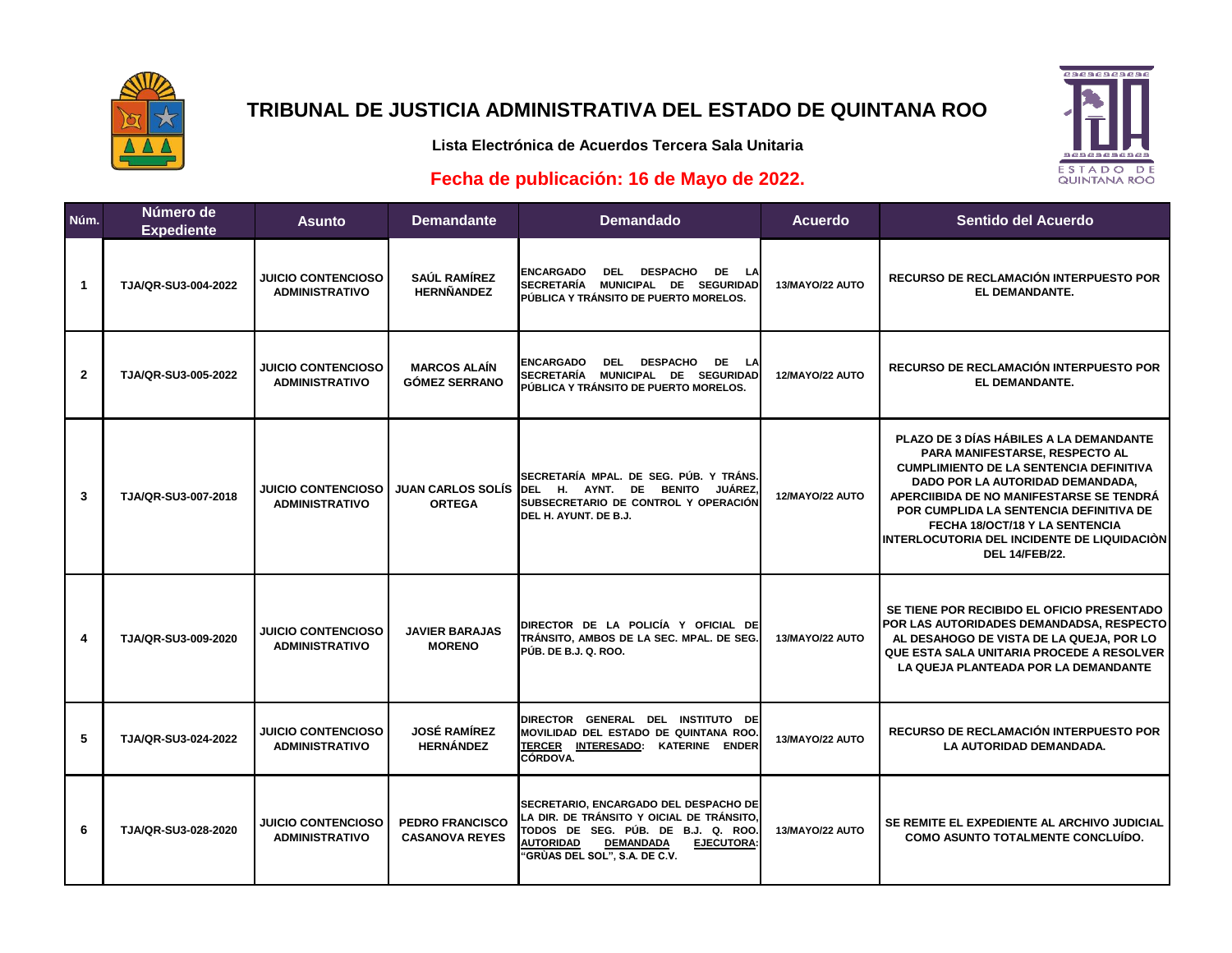| $\overline{7}$ | TJA/QR-SU3-041-2020 | <b>JUICIO CONTENCIOSO</b><br><b>ADMINISTRATIVO</b> | <b>FERNANDO ANDRÉS</b><br><b>GÓMEZ BALANDRA</b>                  | ENCARGADO DEL DEPARTAMENTO DE<br>LICENCIAS, PERMISO, INFRACCIONES Y<br>SERVICIOS DE CORRALÓN Y OFICIAL DE<br>TRÁNSITO, AMBOS DE SEGURIDAD PÚBLICA Y<br>TRÁNSITO DE BENITO JUÁREZ, Q. ROO. | 12/MAYO/22 AUTO | <b>PLAZO DE 3 DÍAS HÁBILES A LA DEMANDANTE</b><br>PARA MANIFESTARSE, RESPECTO AL<br><b>CUMPLIMIENTO DE LA SENTENCIA DEFINITIVA</b><br>DADO POR EL TESORERO MUNICIPAL DE<br><b>B.J.Q.ROO, APERCIIBIDA DE NO MANIFESTARSE SE</b><br>TENDRÁ POR CUMPLIDA LA SENTENCIA<br><b>DEFINITIVA DE FECHA 18/DIC/20.</b><br>HA LUGAR A LO SOLICITADO POR EL DIRECTOR DE<br>LA UNIDAD JURÍDICA DE LA SM DE SPYT DE<br><b>B.J.Q.ROO, RESPECTO AL SEÑALAMIENTO DE</b><br><b>NUEVOS AUTORIZADOS.</b> |
|----------------|---------------------|----------------------------------------------------|------------------------------------------------------------------|-------------------------------------------------------------------------------------------------------------------------------------------------------------------------------------------|-----------------|-------------------------------------------------------------------------------------------------------------------------------------------------------------------------------------------------------------------------------------------------------------------------------------------------------------------------------------------------------------------------------------------------------------------------------------------------------------------------------------|
| 8              | TJA/QR-SU3-049-2022 | <b>JUICIO CONTENCIOSO</b><br><b>ADMINISTRATIVO</b> | <b>JOSÉ LUIS POOT</b><br><b>MONTERO</b>                          | DIRECTOR DE INGRESOS DEL MUNICIPIO DE<br>BENITO JUÁREZ, QUINTANA ROO.                                                                                                                     | 13/MAYO/22 AUTO | SE TIENE POR RENDIDO EL INFORME DE LA<br>AUTORIDAD DEMANDADA, RESPECTO A LA<br>SUSPENSIÓN DEFINITIVA, POR LO QUE ESTA<br>TERCERA SALA UNTIARIA PROCEDERÁ A<br>RESOLVER EL INCIDENTE DE SUSPENSIÓN.                                                                                                                                                                                                                                                                                  |
| 9              | TJA/QR-SU3-052-2020 | <b>JUICIO CONTENCIOSO</b><br><b>ADMINISTRATIVO</b> | <b>VICTORIA EUGENIA</b><br><b>JUANICOTENA</b><br><b>MADRIGAL</b> | ENCARGADO DEL DEPTO. DE LIC, PERM, INF, Y<br>SERV. DE CORRALÓN Y OFICIAL DE TRÁNSITO,<br>AMBOS DE SPyT DE B.J. Q.ROO.                                                                     | 13/MAYO/22 AUTO | SE DECLARA POR PRECLUÍDO EL PLAZO<br>OTORGADO A LAS AUTORIDADES DEMANDADAS<br>PARA RENDIR SU INFORME RESPECTO A LA QUEJA<br><b>PROMOVIDA POR LA DEMANDANTE.</b>                                                                                                                                                                                                                                                                                                                     |
|                |                     |                                                    |                                                                  |                                                                                                                                                                                           |                 | NO HA LUGAR A LA SOLICITUD DE LA<br>DEMANDANTE DE NUEVO AUTORIZADO POR NO<br>EXHIBIR LA CÉDULA PROFESIONAL POR LO SE<br>AUTORIZA ÚNICAMENTE PARA OÍR Y RECIBIR<br><b>NOTIFICACIONES E IMPONERSE EN AUTOS.</b>                                                                                                                                                                                                                                                                       |
| 10             | TJA/QR-SU3-066-2021 | <b>JUICIO CONTENCIOSO</b><br><b>ADMINISTRATIVO</b> | "DESARROLLO<br><b>INMOBILIARIO SACA",</b><br><b>S.A. DE C.V.</b> | DIRECTOR DE CASTASTRO MUNICIPAL DE<br>BENITO JUÁREZ, QUINTANA ROO.                                                                                                                        | 13/MAYO/22 AUTO | PLAZO DE 5 DÍAS HÁBILES A LAS PARTES PARA LA<br><b>FORMULACIÓN DE SUS ALEGATOS.</b>                                                                                                                                                                                                                                                                                                                                                                                                 |
| 11             | TJA/QR-SU3-070-2021 | <b>JUICIO CONTENCIOSO</b><br><b>ADMINISTRATIVO</b> |                                                                  | DIRECTOR ADMINISTRATIVO Y COMISIÓN DEL<br>ELÍ SUÁREZ VELAZCO SERVICIO DE CARRERA, HONOR Y JUSTICIA,<br>TODOS DE LA SMSPyT DE B.J. Q.ROO.                                                  | 13/MAYO/22 AUTO | SE TIENE POR OFRECIDA, EXHIBIDA Y ADMITIDA LA<br>PRUEBA SUPERVENIENTE POR LA AUTORIDAD<br>DEMANDADA Y SE CORRE TRASLADO DE LA<br>MISMA A LA DEMANDANTE CON UN PLAZO DE 5<br>DÍAS HÁBILES PARA MANIFESTARSE.                                                                                                                                                                                                                                                                         |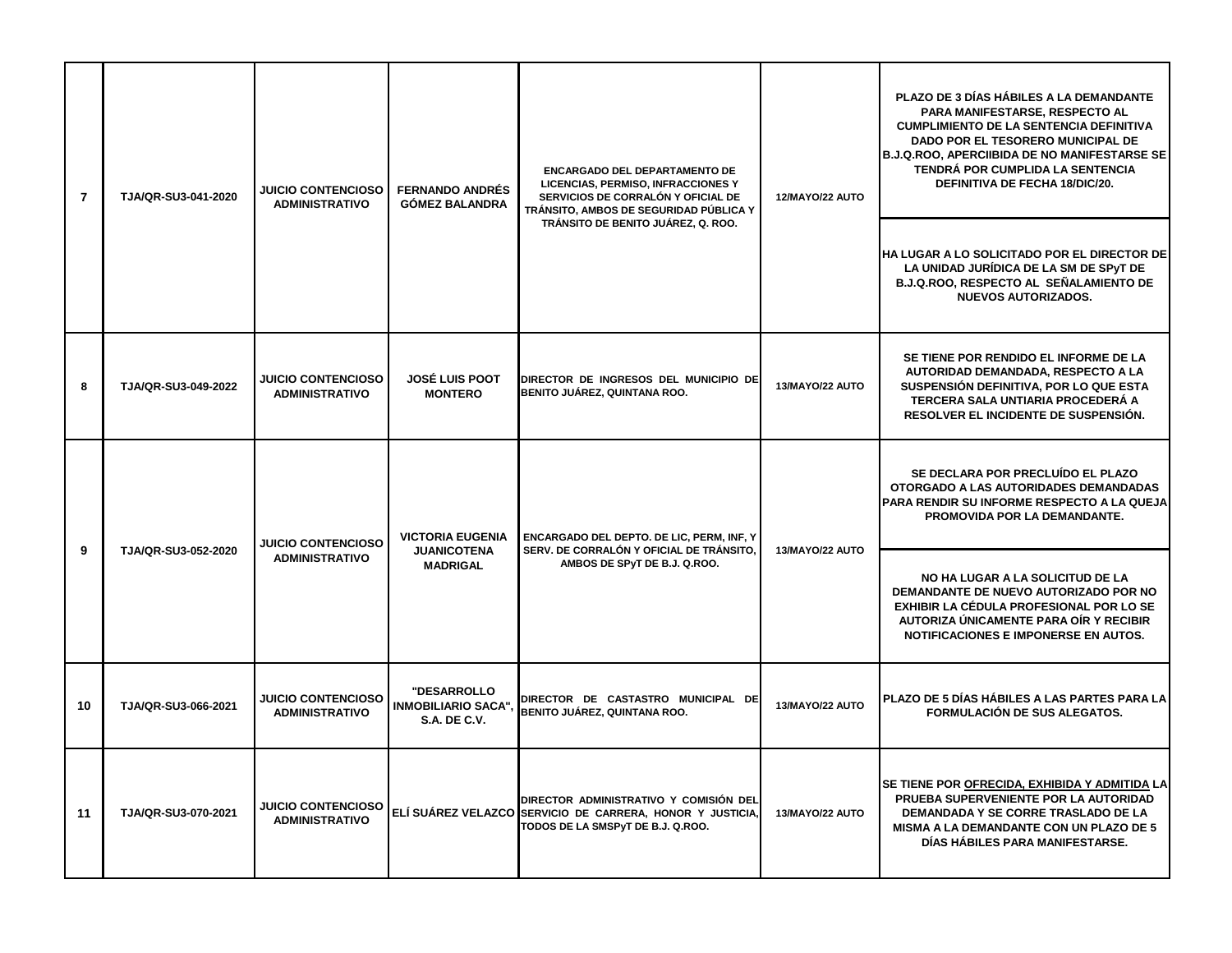| 12 | TJA/QR-SU3-092-2021 | <b>JUICIO CONTENCIOSO</b><br><b>ADMINISTRATIVO</b>           | <b>FELICIANO CHAN</b><br><b>CORTES</b>                                              | DIRECTOR ADMINISTRATIVO Y COMISIÓN DEL<br>SERVICIO DE CARRERA, HONOR Y JUSTICIA,<br>AMBOS DE LA SMSPyT, DE B.J. Q. ROO.                                                                                                                                    | 13/MAYO/22 AUTO | SE TIENE POR OFRECIDA, EXHIBIDA Y ADMITIDA LA<br>PRUEBA SUPERVENIENTE POR LA AUTORIDAD<br>DEMANDADA Y SE CORRE TRASLADO DE LA<br><b>MISMA A LA DEMANDANTE CON UN PLAZO DE 5</b><br>DÍAS HÁBILES PARA MANIFESTARSE.                                                                                                                                |
|----|---------------------|--------------------------------------------------------------|-------------------------------------------------------------------------------------|------------------------------------------------------------------------------------------------------------------------------------------------------------------------------------------------------------------------------------------------------------|-----------------|---------------------------------------------------------------------------------------------------------------------------------------------------------------------------------------------------------------------------------------------------------------------------------------------------------------------------------------------------|
| 13 | TJA/QR-SU3-094-2020 | JUICIO CONTENCIOSO GERARDO GONZÁLEZ<br><b>ADMINISTRATIVO</b> | <b>RAMÍREZ</b>                                                                      | OFICIAL DE TRÁNSITO Y ENCARGADO DEL<br>DEPTO.<br><b>LICENCIAS.</b><br><b>PERMISOS.</b><br><b>DE</b><br>INFRACCIONES Y SERV. DEL CORRALÓN,<br>AMBOS DE LA SEC. MPAL. DE SPyT DE B.J. Q.<br>ROO.                                                             | 13/MAYO/22 AUTO | PLAZO DE 3 DÍAS HÁBILES A LAS AUTORIDADES<br><b>DEMANDADAS PARA QUE RINDAN UN INFORME</b><br><b>RESPECTO AL CUMPLIMIENTO DE LA SENTENCIA</b><br>DEL 17/SEP/21, APERCIBIDOS DE NO DAR<br><b>CUMPLIMIENTO SE LES IMPONDRÁ UNA MULTA.</b>                                                                                                            |
| 14 | TJA/QR-SU3-108-2019 | <b>JUICIO CONTENCIOSO</b><br><b>ADMINISTRATIVO</b>           | <b>GUADALUPE</b><br><b>GONZÁLEZ</b><br><b>NAVARRETE</b>                             | OFICIAL DE TRÁNSITO, OFICIAL CALIFICADOR Y<br>SECRETARÍA DE SEG. PÚB. Y TRÁNS., TODOS<br>DE LA SEC. DE SEG. PÚB. Y TRÁNS. DE BENITO<br>JUÁREZ, Q. ROO, AUT, EJECUTORA: "GRÚAS<br>DEL SOL", S.A. DE C.V.                                                    | 13/MAYO/22 AUTO | LA SENTENCIA DEFINITIVA DE FECHA 24/FEB/22 HA<br>QUEDADO FIRME EL 30/MZO/22: POR LO QUE SE<br>HACE DEL CONOCIMIENTO DE LAS AUTORIDADES<br>DEMANDADAS QUE SE ENCUENTRA CORRIENDO<br>EL PLAZO DE 4 MESES LA SENTENCIA DEFINITIVA<br>DE FECHA 24/FEB/22; SE ORDENA REMITIR EL<br><b>EXPEDIENTE AL ARCHIVO TEMPORAL.</b>                              |
|    |                     |                                                              |                                                                                     |                                                                                                                                                                                                                                                            |                 | SE RECIBE EL FOCIO 26/2022 AL MAGISTRADO DE<br>LA SEGUNDA SALA DEL TJAQROO, QUE DEVUELVE<br>SIN DILIGENCIAR EL EXHORTO 002/2022.                                                                                                                                                                                                                  |
| 15 | TJA/QR-SU3-118-2020 | <b>JUICIO CONTENCIOSO</b><br><b>ADMINISTRATIVO</b>           | <b>"TE CREEMOS</b><br><b>ADMINISTRACIÓN Y</b><br><b>SERVICIOS", S.A. DE</b><br>C.V. | <b>ENCARGADO DE LA DIRECCIÓN DE</b><br>RECAUDACIÓN DEL MUNICIPIO DE B.J. DEP. DE<br>LA DIR. ESTATAL DE RECAUDACIÓN DEL SAT.                                                                                                                                | 13/MAYO/22 AUTO | SE HACE DEL CONOCIMIENTO DE LAS PARTES<br>QUE, HASTA EN TANTO LA DEMANDANTE SEÑALA<br><b>DOMICILIO PARA OIR Y RECIBIR NOTIFICACIONES</b><br>PERSONALES, ESTAS SE REALIZARÁN POR LISTA<br>DE ESTRADOS, EN RAZÓN DE QUE A FOJA 110 A<br>112 EN AUTOS, SE ADVIERTE QUE EL DOMICILIO<br>SEÑALADO POR LA DEMANDANTE SE ENCUENTRA<br><b>DESOCUPADO.</b> |
| 16 | TJA/QR-SU3-121-2019 | <b>JUICIO CONTENCIOSO</b><br><b>ADMINISTRATIVO</b>           | <b>FRANCISCO JAVIER</b><br><b>GONZÁLEZ</b><br><b>CARPINTERO</b>                     | <b>TESORERO.</b><br><b>DIRECTOR</b><br>DE INGRESOS.<br>DIRECTOR DE LA POLICÍA, OFICIAL DE<br>TRÁNSITO Y OFICIAL CALIFICADOR, TODOS DE<br>LA SECRETARÍA DE SEG. PÚB. Y TRÁNS. DE<br>BENITO JUÁREZ, Q. ROO. AUT. EJEC. DEM:<br>"GRUAS DEL SOL", S.A. DE C.V. | 12/MAYO/22 AUTO | PLAZO DE 3 DÍAS HÁBILES A LA DEMANDNATE<br>PARA MANIFESTARSE RESPECTO AL<br>CUMPLIMIENTO DE LA SENTENCIA DEFINITIVA DE<br>FECHA 18/DIC/20, APERCIBIDA DE NO<br><b>MANIFESTARSE, SE DARÁ POR CUMPLIDA LA</b><br><b>SENTENCIA.</b>                                                                                                                  |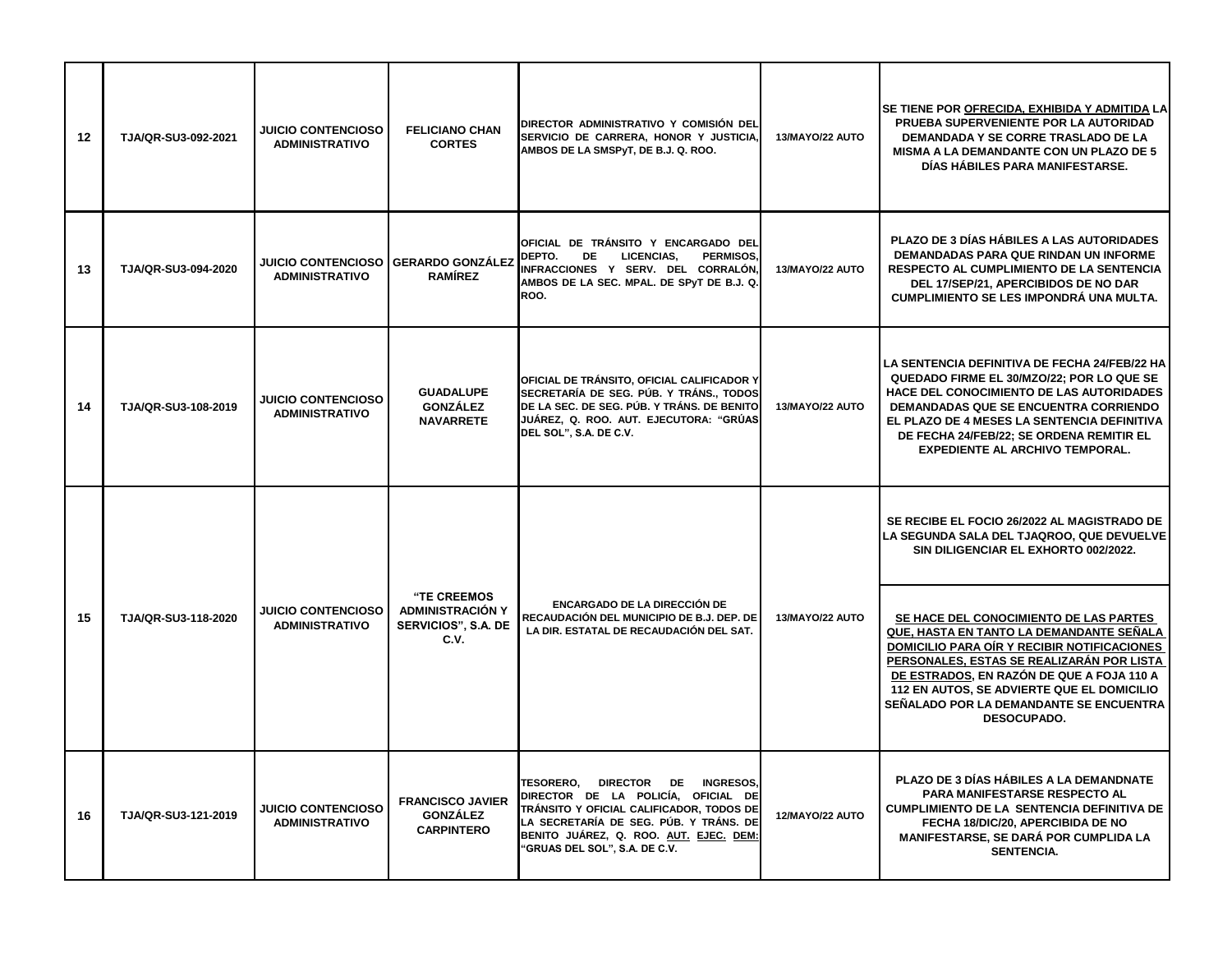| 17 | TJA/QR-SU3-130-2021-II  | <b>ADMINISTRATIVO</b>                              | <b>ZAMBRANO</b>                                  | JUICIO CONTENCIOSO JUAN CARLOS PÉREZ OFICIAL DE TRÁNSITO Y OFICIAL CALIFICADOR,<br>AMBOS DE LA SMSPyT DE B.J. Q. ROO.                                                                                            | 13/MAYO/22 AUTO | TÉNGASE POR PRECLUÍDO EL PLAZO CONCEDIDO<br>A LA DEMANDANTE PARA PRODUCIR AMPLIACIÓN<br>A SU ESCRITO INICIAL DE LA DEMANDA; TÊNGASE<br>POR NO REALIZADAS LAS MANIFESTACIONES.<br><b>RESPECTO DEL EXPEDIENTE ADMINISTRATIVO</b><br>POR LA DEMANDANTE. |
|----|-------------------------|----------------------------------------------------|--------------------------------------------------|------------------------------------------------------------------------------------------------------------------------------------------------------------------------------------------------------------------|-----------------|------------------------------------------------------------------------------------------------------------------------------------------------------------------------------------------------------------------------------------------------------|
| 18 | TJA/QR-SU3-141-2021     | <b>JUICIO CONTENCIOSO</b><br><b>ADMINISTRATIVO</b> | <b>"SERVICIOS</b><br>CUPRUM", S.A. DE C.V.       | DIRECCIÓN DE RECAUDACIÓN DEPENDIENTE<br>DE LA DIRECCIÓN DE RECAUDACIÓN DEL<br><b>I</b> SATQ.                                                                                                                     | 13/MAYO/22 AUTO | PLAZO DE 5 DÍAS HÁBILES A LAS PARTES PARA LA<br><b>FORMULACIÓN DE SUS ALEGATOS.</b>                                                                                                                                                                  |
| 19 | TJA/QR-SU3-146-2021     | <b>JUICIO CONTENCIOSO</b><br><b>ADMINISTRATIVO</b> | <b>ISRAEL HARO VIDRIO</b>                        | DIRECTOR DE LA POLICÍA DE TRÁNSITO<br>OFICIAL DE TRÁNSITO Y OFICIAL CALIFICADOR,<br>TODOS DE LA SMSPyT DE BENITO JUÁREZ,<br>QUINTANA ROO.                                                                        | 13/MAYO/22 AUTO | SE TIENE POR DESAHOGADA LA VISTA DEL<br>DEMANDANTE, RESPECTO AL RECURSO DE<br>RECLAMACIÓN INTERPUESTO POR LAS<br>AUTORIDADES DEMANDADAS, POR LO QUE SE<br>REMITE AL PLENO DEL TJAQROO EL EXPEDIENTE<br><b>PARA RESOLVER.</b>                         |
| 20 | TJA/QR-SU3-148-2021-IV  | <b>ADMINISTRATIVO</b>                              | <b>OTRO</b>                                      | DIRECTOR DE LA POLCIA, OFICIAL DE<br>JUICIO CONTENCIOSO DIEGO HARO VIDRIO Y TRÁNSITO Y OFICIAL CALIFICADOR, TODOS DE<br>LA SMyT DE B.J.Q.ROO, RESORERO<br>DIRECTOR DE INGRESOS DE B.J.Q.ROO.                     | 13/MAYO/22 AUTO | SE TIENE POR DESAHOGADA LA VISTA DE LOS<br>DEMANDANTES, RESPECTO AL RECURSO DE<br>RECLAMACIÓN INTERPUESTO POR LAS<br>AUTORIDADES DEMANDADAS, POR LO QUE SE<br>REMITE AL PLENO DEL TJAQROO EL EXPEDIENTE<br><b>PARA RESOLVER.</b>                     |
| 21 | TJA/QR-SU3-152-2021-VI  | <b>JUICIO CONTENCIOSO</b><br><b>ADMINISTRATIVO</b> | <b>TERESA DE JESÚS</b><br><b>COMPANI CRUZ</b>    | DIRECTOR, OFICIAL DE TRÁNSITO Y OFICIAL<br>CALIFICADOR, TODOS DE SPyT DE B.J.Q.ROO.<br>Y DIRECTOR DE INGRESOS DE TESORERÍA<br>MUNICIPAL DE B.J.Q.ROO. AUT. EJEC. DEM.:<br>"SALVAMENTOS DEL CARIBE", S.A. DE C.V. | 13/MAYO/22 AUTO | SE TIENE POR DESAHOGADA LA VISTA DEL<br>DEMANDANTE, RESPECTO AL RECURSO DE<br>RECLAMACIÓN INTERPUESTO POR LAS<br>AUTORIDADES DEMANDADAS, POR LO QUE SE<br>REMITE AL PLENO DEL TJAQROO EL EXPEDIENTE<br><b>PARA RESOLVER.</b>                         |
| 22 | TJA/QR-SU3-200-2021-III | <b>JUICIO CONTENCIOSO</b><br><b>ADMINISTRATIVO</b> | <b>RODRIGO OCTAVIO</b><br>DE LA PEÑA<br>HURTADO. | ECOLOGÍA,<br>DIRECTOR GENERAL<br>DE D<br>NOTIFICADOR-EJECUTOR ROGER ALONSO<br>BARREDO PÉREZ, ADSCRITO AL ANTERIOR,<br>AMBOS DE BENITO JUÁREZ, QUINTANA ROO.                                                      | 13/MAYO/22 AUTO | PLAZO DE 5 DÍAS HÁBILES A LAS PARTES PARA LA<br><b>FORMULACIÓN DE SUS ALEGATOS.</b>                                                                                                                                                                  |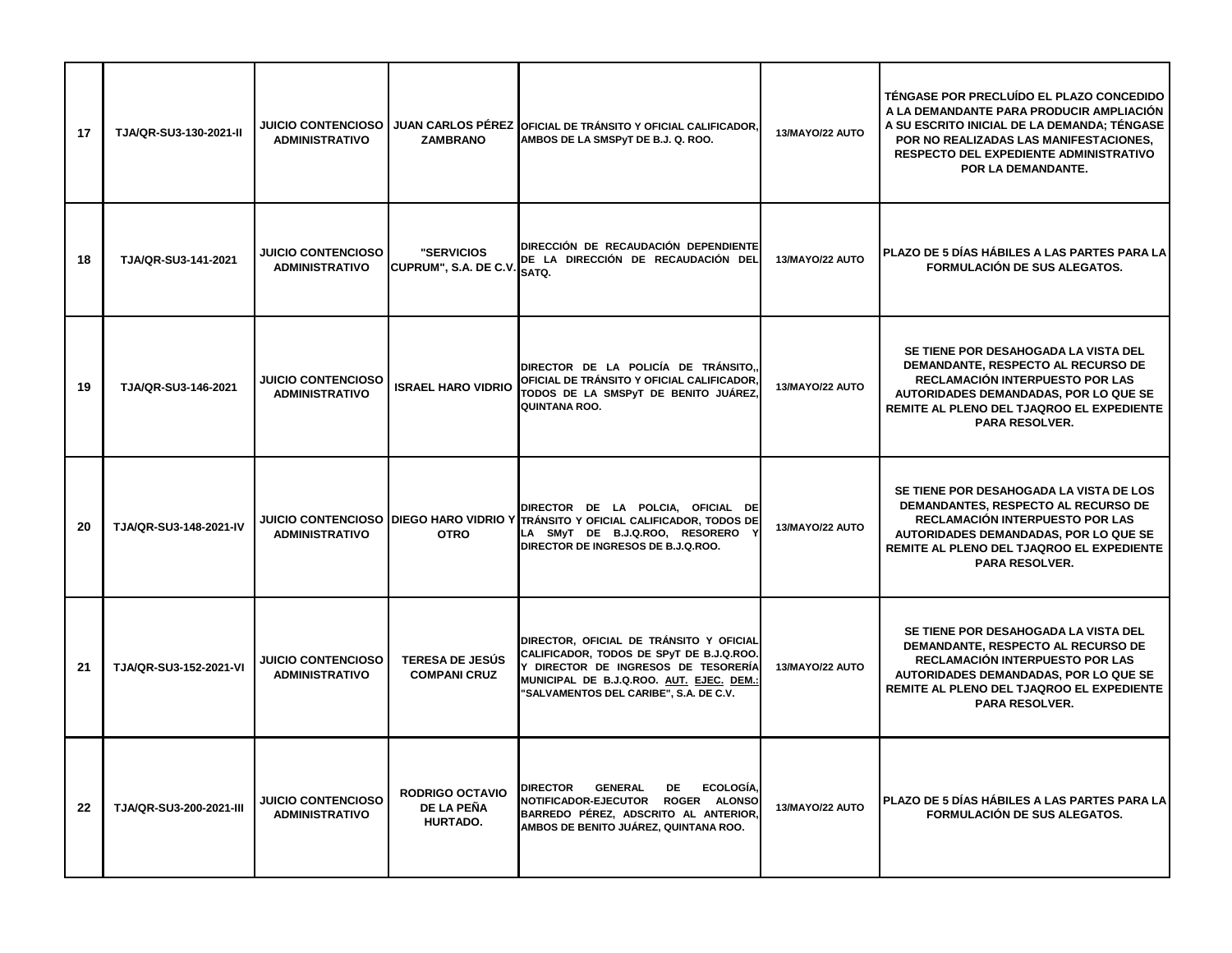| 23 | TJA/QR-SU3-206-2021-III | <b>JUICIO CONTENCIOSO</b><br><b>ADMINISTRATIVO</b> | "PEZ HOTEL<br><b>OPERADORA", S. DE</b><br><b>R.L. DE C.V.</b> | <b>SECRETO</b>                                                                                                                                                     | <b>13/MAYO/22 AUTO</b> | <b>GIRESE NUEVO OFICIO AL MAGISTRADO TITULAR</b><br>DE LA SEGUNDA SALA UNITARIA DEL TJAQROO,<br><b>EN TÉRMINOS DEL ACUERDO DE FECHA 25/FEB/22.</b>  |
|----|-------------------------|----------------------------------------------------|---------------------------------------------------------------|--------------------------------------------------------------------------------------------------------------------------------------------------------------------|------------------------|-----------------------------------------------------------------------------------------------------------------------------------------------------|
| 24 | TJA/QR-SU3-222-2019     | <b>JUICIO CONTENCIOSO</b><br><b>ADMINISTRATIVO</b> | <b>CARLOS VLADIMIR</b><br><b>JASSO MEDELLIN</b>               | DIRECTOR GRAL, INSPECTOR Y ENCARGADO<br>LOS<br><b>SUPERVISIÓN,</b><br>DE<br><b>ASUNTOS DE</b><br>TODOS DE<br><b>ISNPECCIÓN</b><br>VIGILANCIA,<br><b>IMOVEQROO.</b> | 13/MAYO/22 AUTO        | SE GIRA OFICIO AL JUEZ QUINTO DE DISTRITO EN I<br>EL ESTADO DE QUINTANAN ROO, PARA INFORMAR  <br>LA OMISIÓN DE LA AUTORIDAD DEMANDADA<br>EJECUTORA. |

Lista publicada con fundamento en los artículos 109, fracción III, 221, fracción III del Código de Justicia Administrativa del Estado de Quintana Roo y 106, fracción I del Reglamento Interior del Tribunal de Justicia Administrativa del Estado de Quintana Roo. CONSTE. DOY FE.



**Mtra. Maribel García Trujillo Actuaria adscrita a la Tercera Sala Unitaria del Tribunal de Justicia Administrativa del Estado de Quintana Roo.**